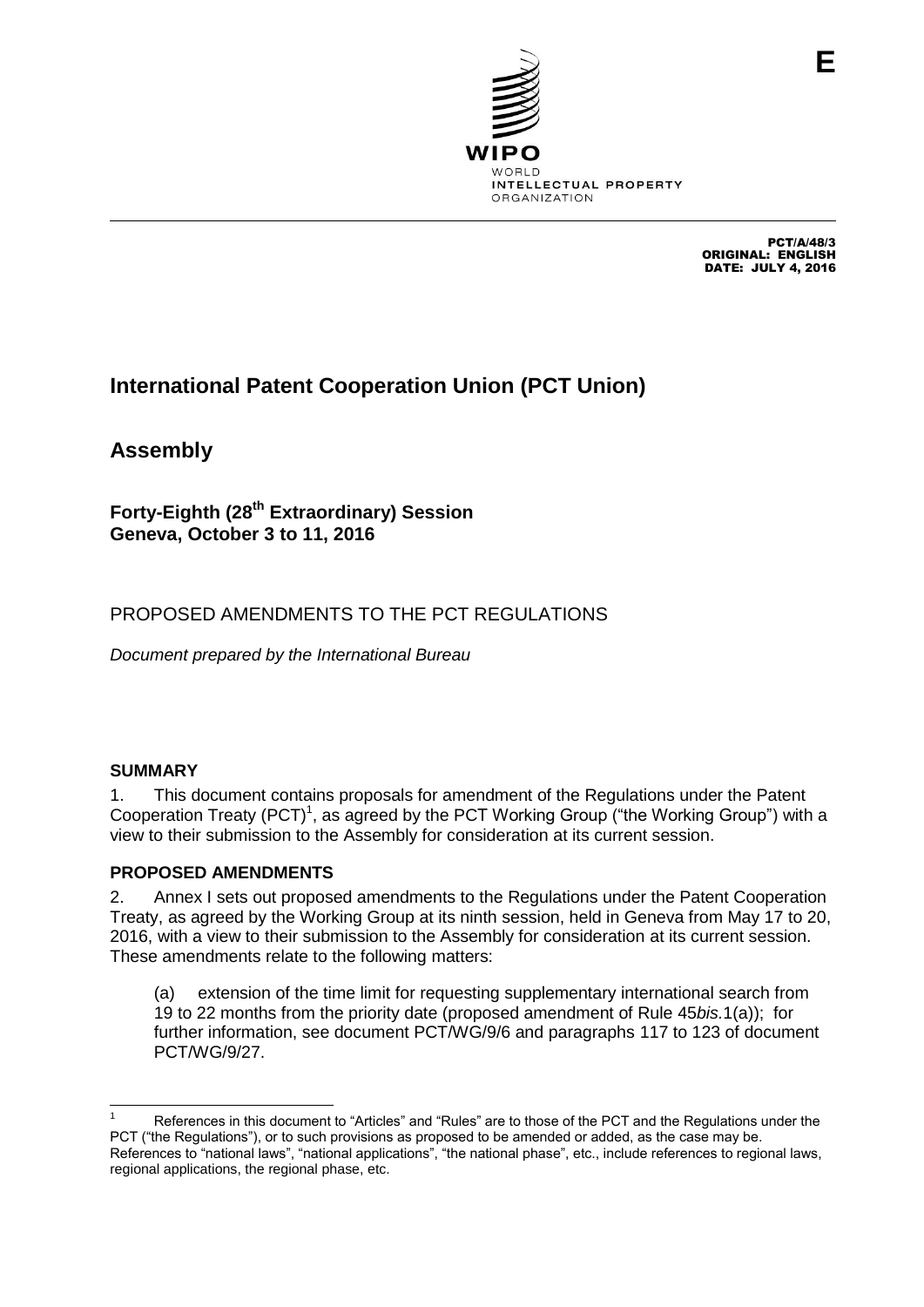(b) clarification of the relationship between, on the one hand, Rule 23*bis*.2(a) and, on the other hand, Article 30(2) as applicable by virtue of Article 30(3) in relation to the transmittal by the receiving Office of earlier search and/or classification results to the International Searching Authority (proposed amendments of Rule 23*bis.*2); for further information, see document PCT/WG/9/5 and paragraphs 135 to 138 of document PCT/WG/9/27.

(c) deletion of "incompatibility provisions" following the withdrawal of the remaining notifications of incompatibility under those provisions (proposed amendments of Rules 4.10 and 51*bis*.1); for further information, see document PCT/WG/9/12 and paragraphs 139 and 140 of document PCT/WG/9/27.

3. Annex II contains a "clean" text of the relevant Rules as they would stand after amendment.

## **ENTRY INTO FORCE AND TRANSITIONAL ARRANGEMENTS**

4. With regard to the entry into force of the proposed amendment of Rule 45*bis*.1(a), it is proposed that the amendment of Rule 45*bis*.1(a) should enter into force on July 1, 2017, and should apply to any international application, irrespective of its international filing date, in relation to which the time limit for filing a request for supplementary international search under Rule 45*bis*.1(a) as in force until June 30, 2017, has not yet expired on July 1, 2017.

5. The amendments to add Rule 23*bis* to the Regulations were adopted by the Assembly at its forty-seventh session, held from October 5 to 14, 2015. The Assembly decided that new Rule 23*bis* should enter into force on July 1, 2017, and should apply to any international application whose international filing date is on or after July 1, 2017 (see paragraph 20 of the report of that session, document PCT/A/47/9). It is proposed that the same entry into force provision should apply to these additional proposed amendments of Rule 23*bis*.2. This will ensure that the version of Rule 23*bis* to enter into force on July 1, 2017, will be the amended version as proposed in Annex I to this document.

6. As regards the deletion of the incompatibility provisions contained in Rules 4.10 and 51*bis.*1, it is proposed that these amendments should enter into force on July 1, 2017, along with the other amendments proposed in Annex I to this document.

<span id="page-1-0"></span>7. It is therefore proposed that the Assembly adopt the following decisions concerning entry into force and transitional arrangements of the proposed amendments of the Regulations set out in Annex I to this document:

"The amendment of Rule 45*bis*.1(a) shall enter into force on July 1, 2017, and shall apply to any international application, irrespective of its international filing date, in respect of which the time limit for filing a request for supplementary international search under Rule 45*bis*.1(a) as in force until June 30, 2017, has not yet expired on July 1, 2017."

"The amendments of Rule 23*bis*.2 shall enter into force on July 1, 2017, and shall apply to any international application whose international filing date is on or after July 1, 2017."

"The amendments of Rules 4.10 and 51*bis*.1 shall enter into force on July 1, 2017."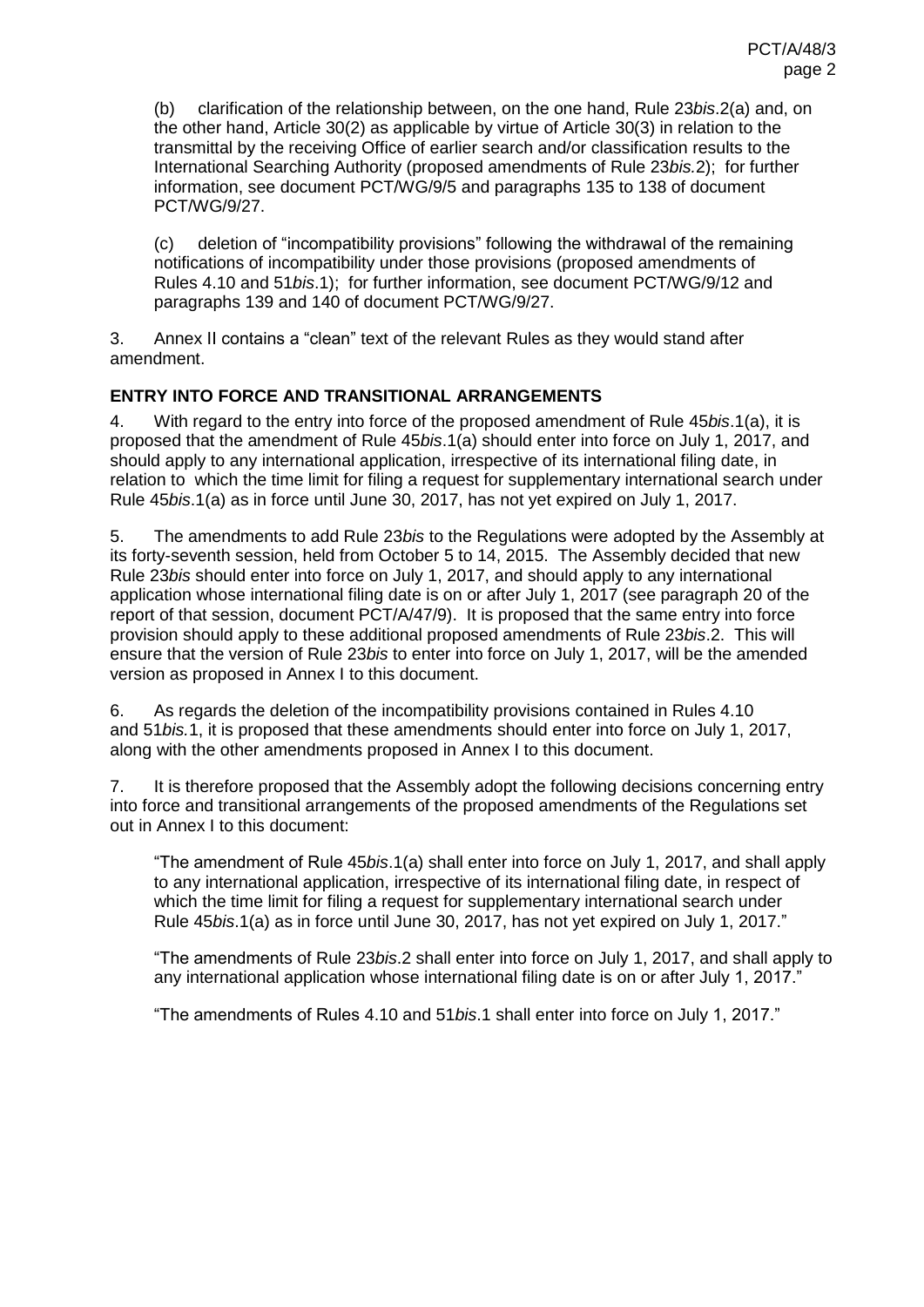*8. The Assembly of the PCT Union is invited to adopt the proposed amendments to the Regulations under the PCT set out in Annex I to document PCT/A/48/3, and the proposed decisions set out in paragraph [7](#page-1-0) of document PCT/A/48/3 relating to entry into force and transitional arrangements.*

[Annexes follow]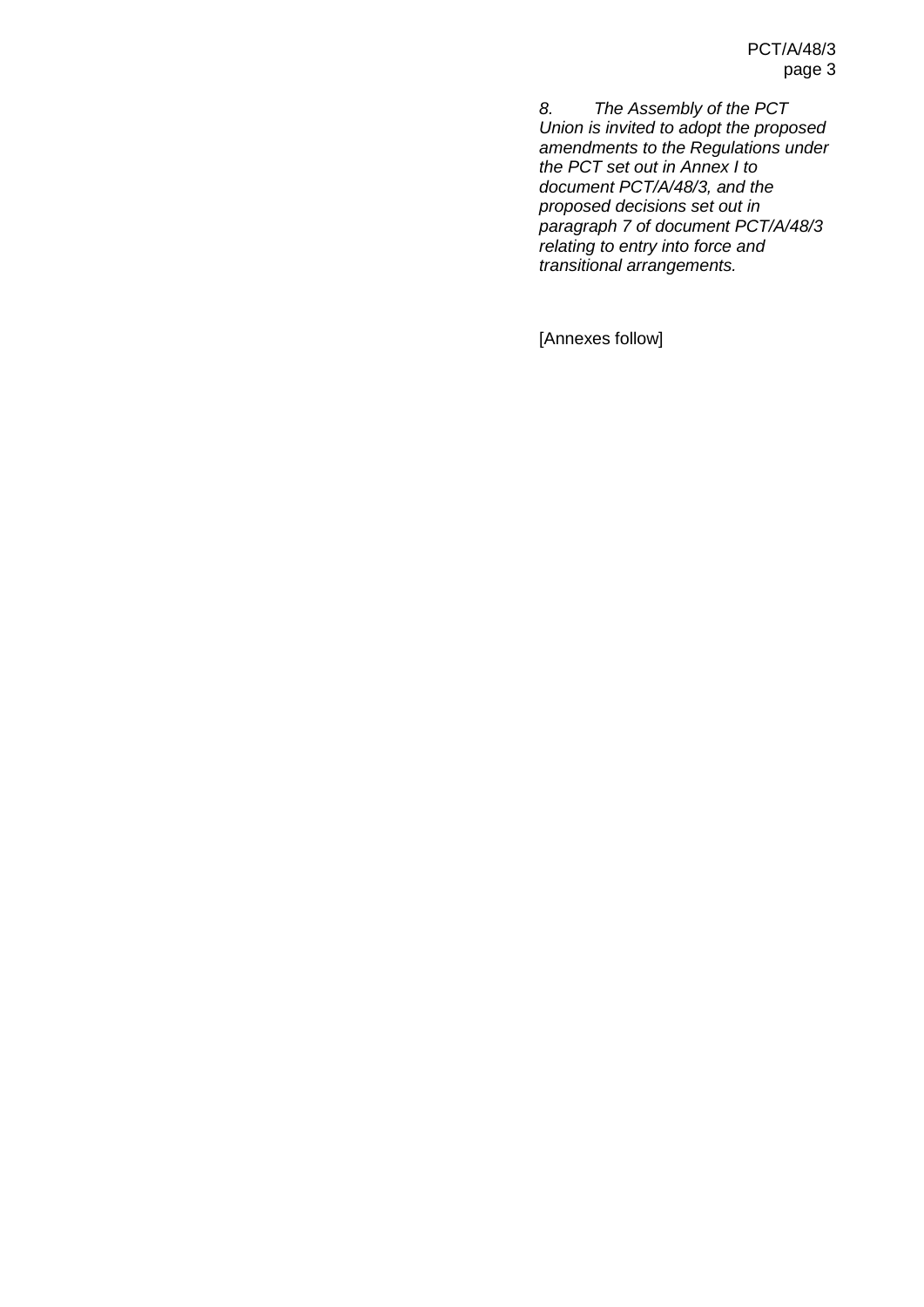# DRAFT AMENDMENTS TO THE PCT REGULATIONS<sup>2</sup>

## TABLE OF CONTENTS

| Rule 23bis Transmittal of Documents Relating to Earlier Search or Classification  3   |  |
|---------------------------------------------------------------------------------------|--|
|                                                                                       |  |
| 23bis.2 Transmittal of Documents Relating to Earlier Search or Classification for the |  |
|                                                                                       |  |
|                                                                                       |  |
|                                                                                       |  |
|                                                                                       |  |
|                                                                                       |  |
|                                                                                       |  |

 $\frac{1}{2}$ Proposed additions and deletions are indicated, respectively, by underlining and striking through the text concerned. A "clean" copy of the proposed amended provisions (without underline or strikethrough) appears in Annex II.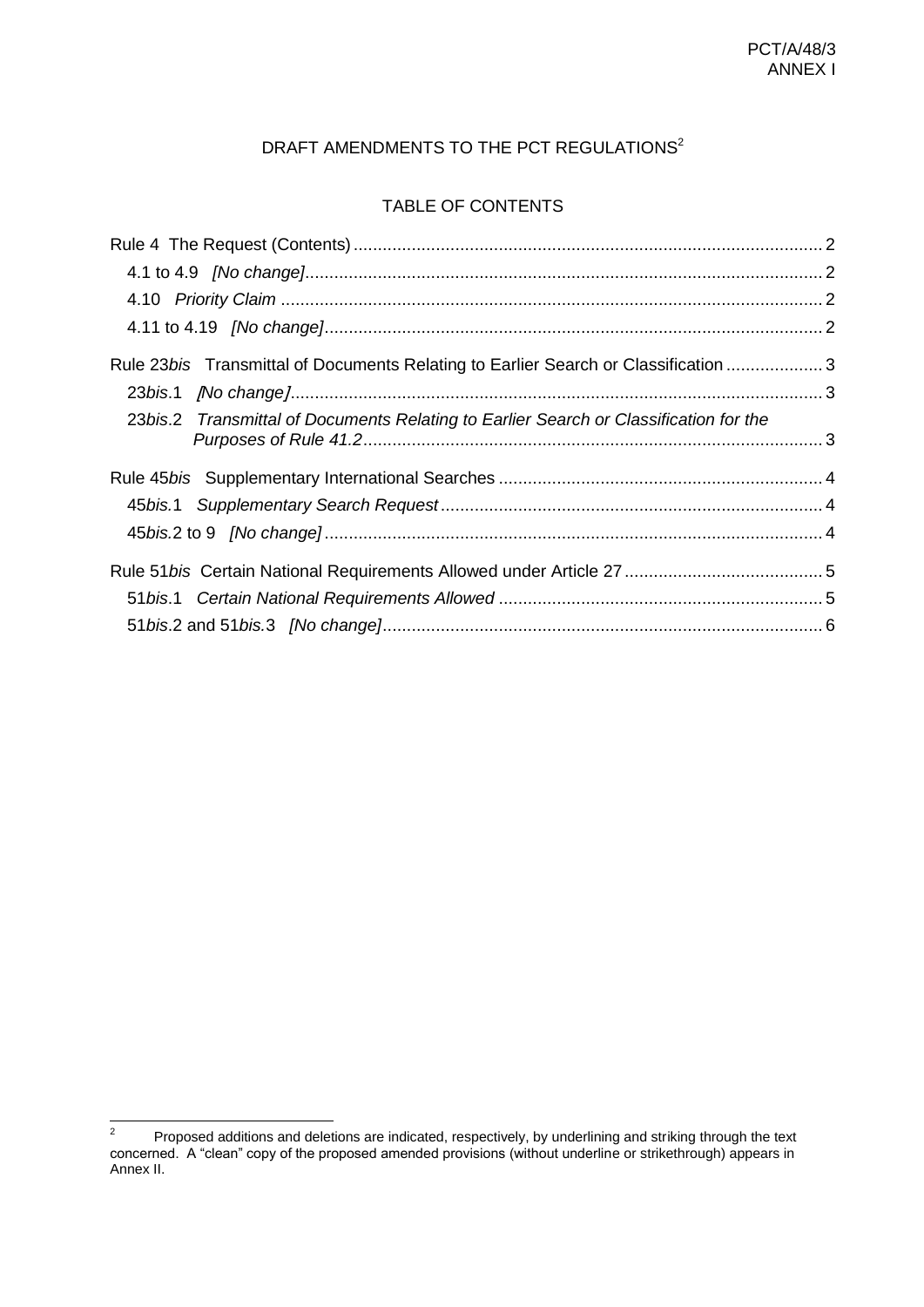#### **Rule 4**

#### **The Request (Contents)**

<span id="page-4-1"></span><span id="page-4-0"></span>4.1 to 4.9 *[No change]*

<span id="page-4-2"></span>4.10 *Priority Claim*

(a) to (c) *[No change]*

(d) If, on September 29, 1999, paragraphs (a) and (b) as amended with effect from January 1, 2000, are not compatible with the national law applied by a designated Office, those paragraphs as in force until December 31, 1999, shall continue to apply after that date in respect of that designated Office for as long as the said paragraphs as amended continue not to be compatible with that law, provided that the said Office informs the International Bureau accordingly by October 31, 1999. The information received shall be promptly published by the International Bureau in the Gazette.

<span id="page-4-3"></span>4.11 to 4.19 *[No change]*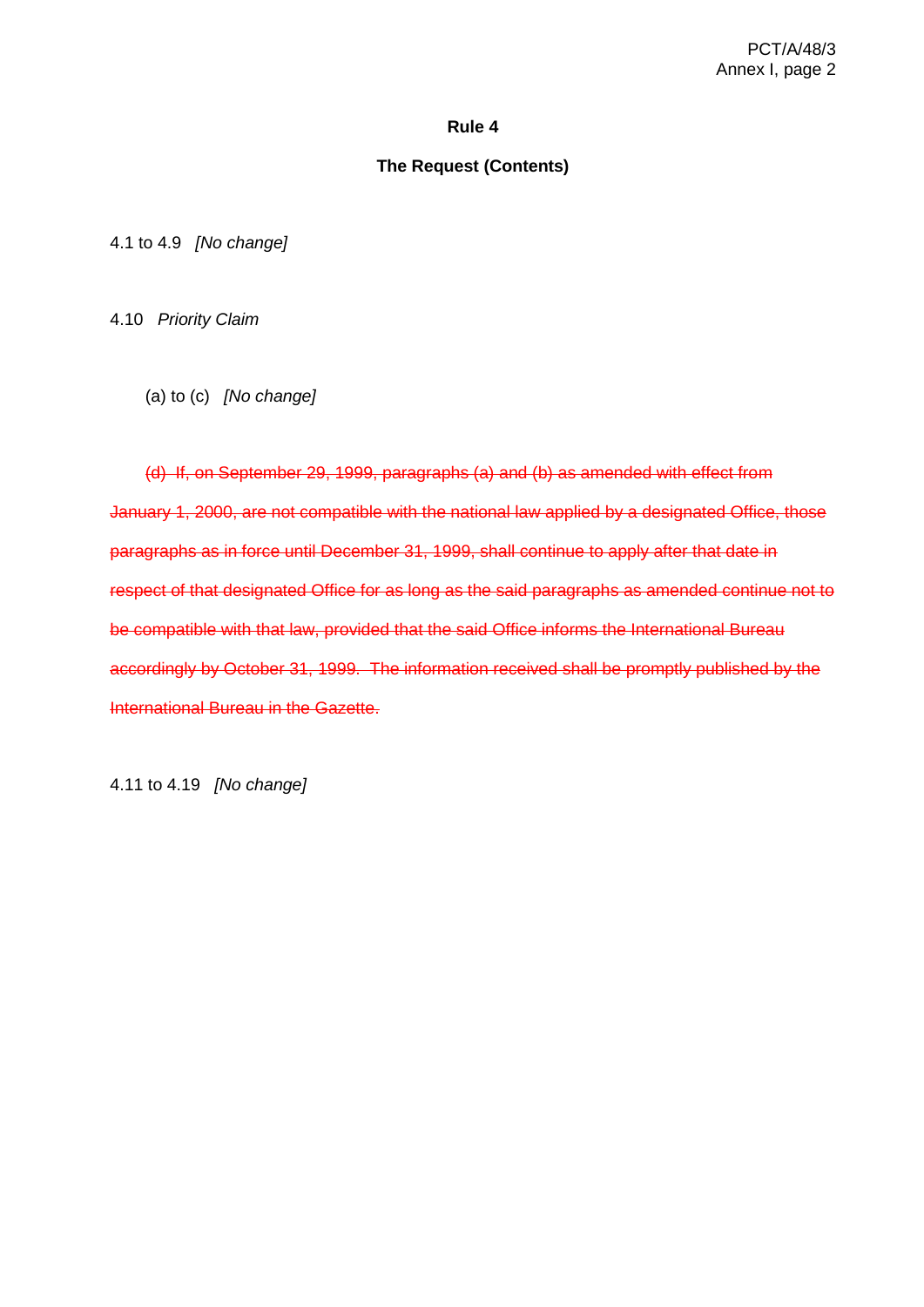#### **Rule 23***bis*

## <span id="page-5-0"></span>**Transmittal of Documents Relating to Earlier Search or Classification**

<span id="page-5-1"></span>23*bis*.1 [*No change*]

# <span id="page-5-2"></span>23*bis*.2 *Transmittal of Documents Relating to Earlier Search or Classification for the Purposes of Rule 41.2*

(a) For the purposes of Rule 41.2, where the international application claims the priority of one or more earlier applications filed with the same Office as that which is acting as the receiving Office and that Office has carried out an earlier search in respect of such an earlier application or has classified such earlier application, the receiving Office shall, subject to Article 30(2)(a) as applicable by virtue of Article 30(3) and paragraphs (b), (d) and (e), transmit to the International Searching Authority, together with the search copy, a copy of the results of any such earlier search, in whatever form (for example, in the form of a search report, a listing of cited prior art or an examination report) they are available to the Office, and a copy of the results of any such earlier classification effected by the Office, if already available. The receiving Office may, subject to Article 30(2)(a) as applicable by virtue of Article 30(3), also transmit to the International Searching Authority any further documents relating to such an earlier search which it considers useful to that Authority for the purposes of carrying out the international search.

(b) to (e) [*No change*]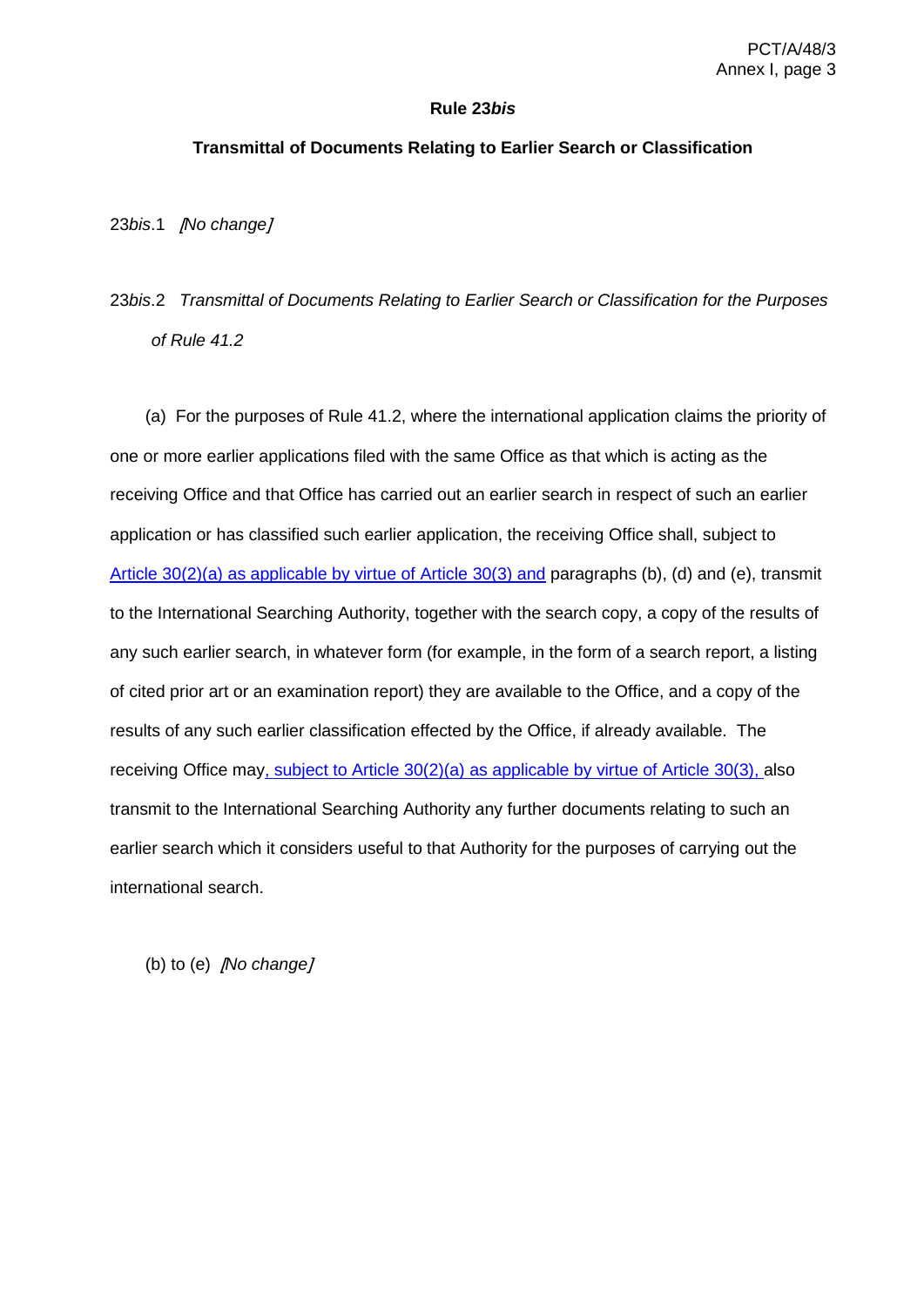### **Rule 45***bis*

## **Supplementary International Searches**

<span id="page-6-1"></span><span id="page-6-0"></span>45*bis.*1 *Supplementary Search Request*

(a) The applicant may, at any time prior to the expiration of  $\frac{49}{22}$  months from the priority date, request that a supplementary international search be carried out in respect of the international application by an International Searching Authority that is competent to do so under Rule 45*bis*.9. Such requests may be made in respect of more than one such Authority.

(b) to (e) *[No change]*

<span id="page-6-2"></span>45*bis.*2 to 9 *[No change]*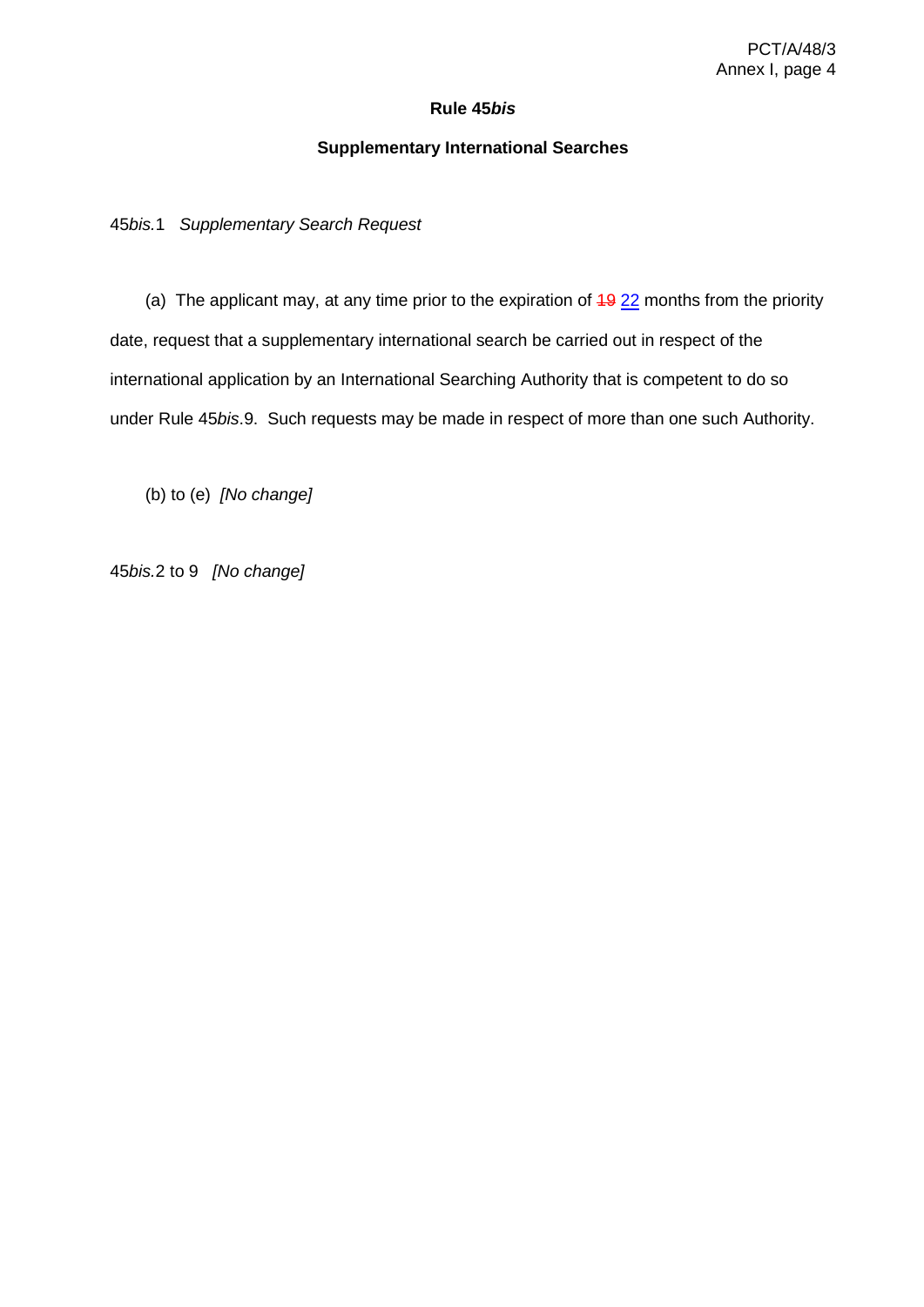#### **Rule 51***bis*

#### **Certain National Requirements Allowed under Article 27**

<span id="page-7-1"></span><span id="page-7-0"></span>51*bis*.1 *Certain National Requirements Allowed*

(a) to (d) *[No change]*

(e) *[No change]* The national law applicable by the designated Office may, in accordance with Article 27, require the applicant to furnish a translation of the priority document, provided that such a translation may only be required:

(i) where the validity of the priority claim is relevant to the determination of whether the invention concerned is patentable; or

(ii) where the international filing date has been accorded by the receiving Office under Rule 20.3(b)(ii) or 20.5(d) on the basis of the incorporation by reference under Rules 4.18 and 20.6 of an element or part, for the purposes of determining under Rule 82*ter*.1(b) whether that element or part is completely contained in the priority document concerned, in which case the national law applicable by the designated Office may also require the applicant to furnish, in the case of a part of the description, claims or drawings, an indication as to where that part is contained in the translation of the priority document.

(f) If, on March 17, 2000, the proviso in paragraph (e) is not compatible with the national law applied by the designated Office, that proviso shall not apply in respect of that Office for as long as that proviso continues not to be compatible with that law, provided that the said Office informs the International Bureau accordingly by November 30, 2000. The information received shall be promptly published by the International Bureau in the Gazette.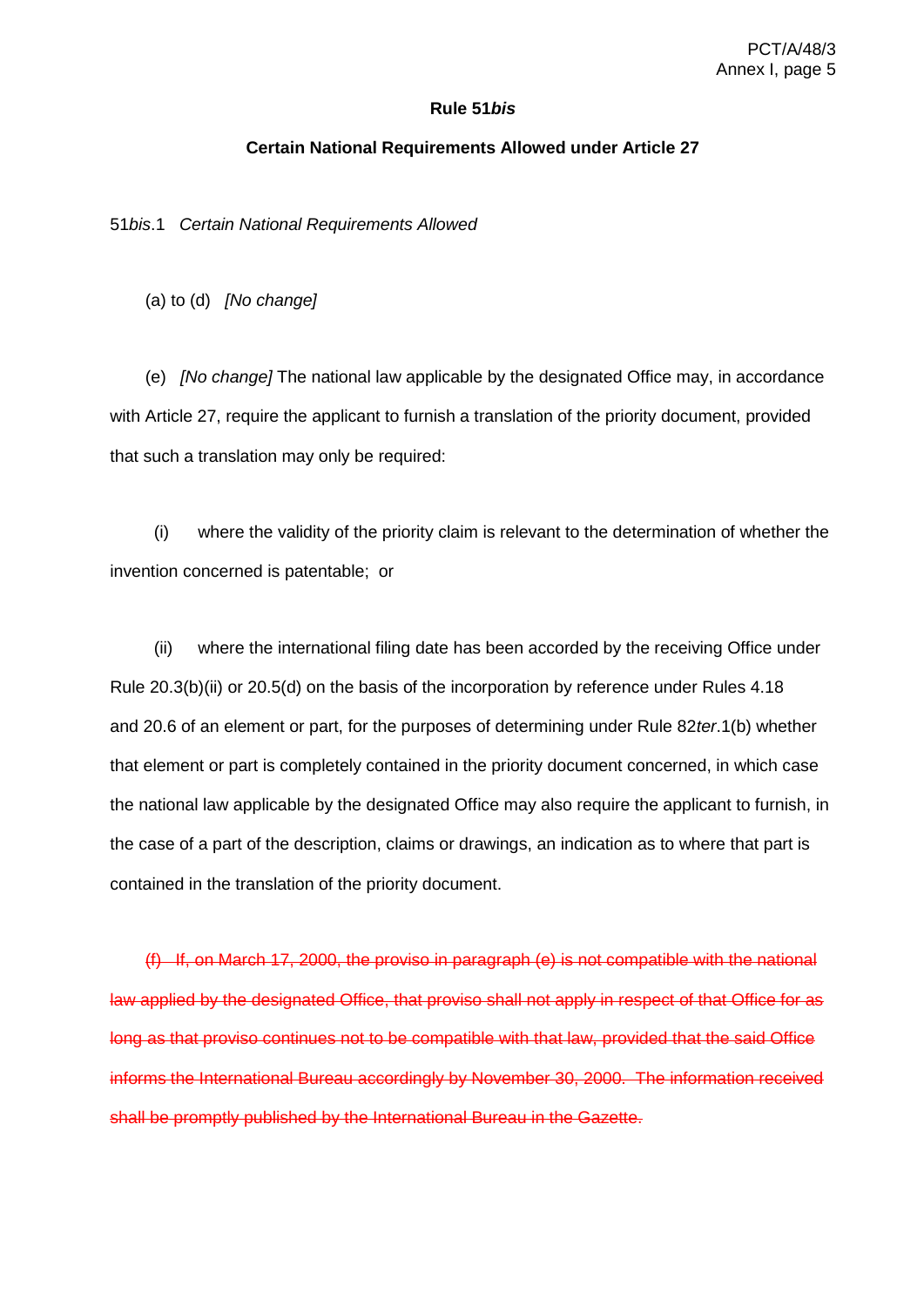[*Rule 51bis, continued*]

<span id="page-8-0"></span>51*bis*.2 and 51*bis.*3 *[No change]*

[Annex II follows]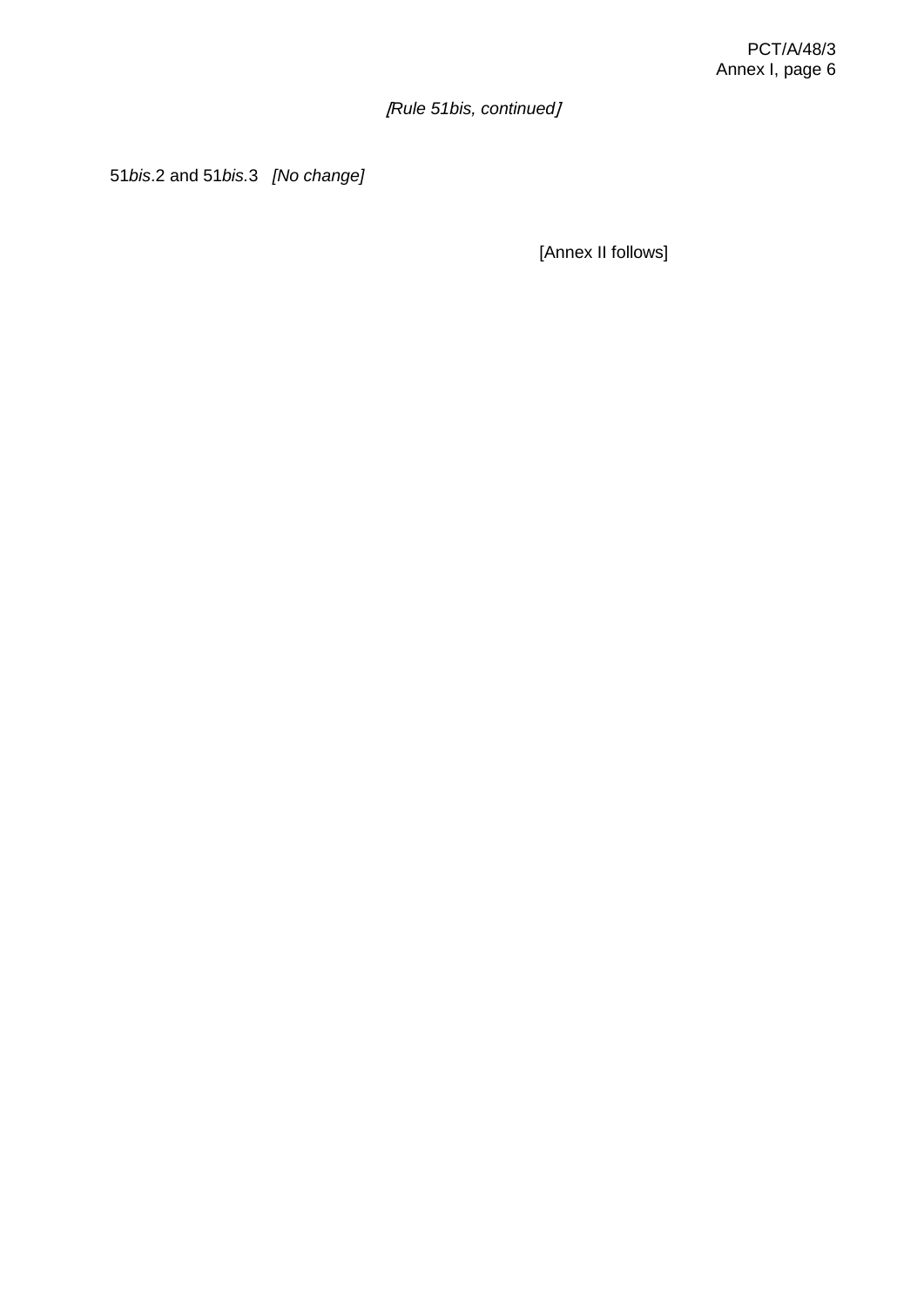# DRAFT AMENDMENTS TO THE PCT REGULATIONS

# (CLEAN TEXT)

Proposed amendments of the PCT Regulations are set out in Annex I, in which additions and deletions are shown, respectively, by underlining and striking through of the text concerned. This Annex contains, for convenient reference, a "clean" text of the relevant provisions as they would stand after amendment.

# TABLE OF CONTENTS

| Rule 23bis Transmittal of Documents Relating to Earlier Search or Classification  3   |  |
|---------------------------------------------------------------------------------------|--|
|                                                                                       |  |
| 23bis.2 Transmittal of Documents Relating to Earlier Search or Classification for the |  |
|                                                                                       |  |
|                                                                                       |  |
|                                                                                       |  |
|                                                                                       |  |
|                                                                                       |  |
|                                                                                       |  |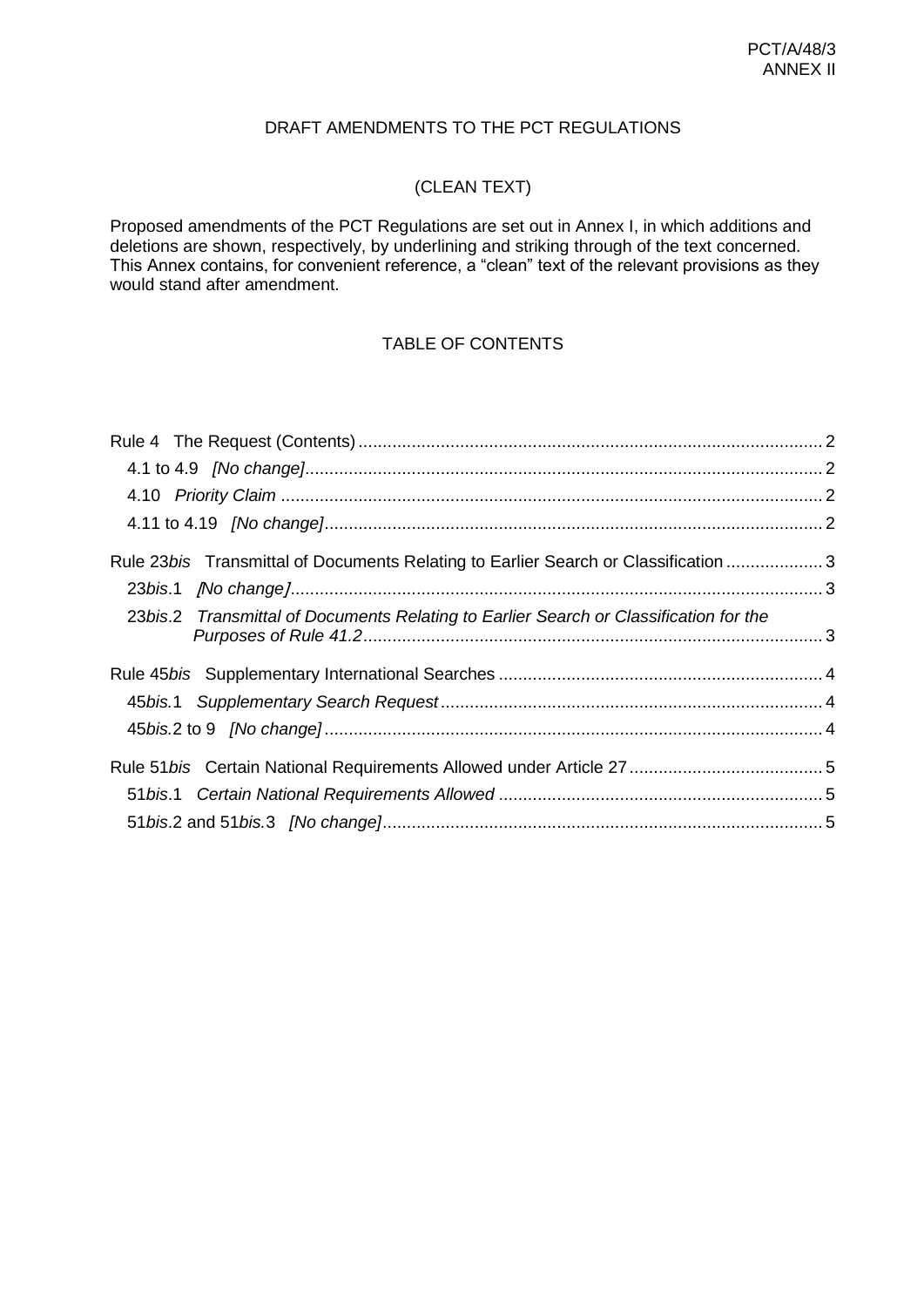## **Rule 4**

# **The Request (Contents)**

<span id="page-10-1"></span><span id="page-10-0"></span>4.1 to 4.9 *[No change]*

<span id="page-10-2"></span>4.10 *Priority Claim*

- (a) to (c) *[No change]*
- (d) *[Deleted]*
- <span id="page-10-3"></span>4.11 to 4.19 *[No change]*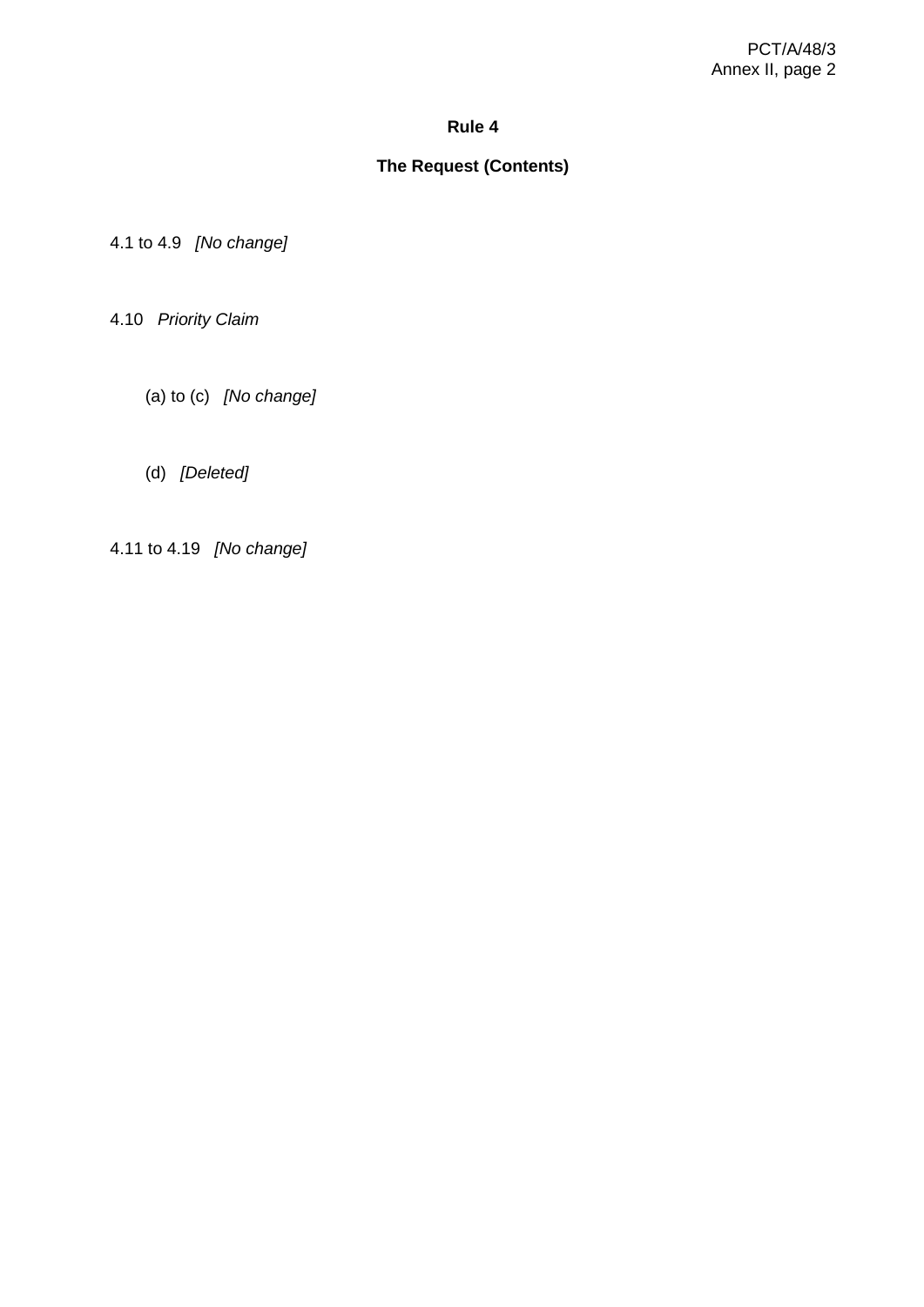#### **Rule 23***bis*

#### <span id="page-11-0"></span>**Transmittal of Documents Relating to Earlier Search or Classification**

<span id="page-11-1"></span>23*bis*.1 [*No change*]

# <span id="page-11-2"></span>23*bis*.2 *Transmittal of Documents Relating to Earlier Search or Classification for the Purposes of Rule 41.2*

(a) For the purposes of Rule 41.2, where the international application claims the priority of one or more earlier applications filed with the same Office as that which is acting as the receiving Office and that Office has carried out an earlier search in respect of such an earlier application or has classified such earlier application, the receiving Office shall, subject to Article 30(2)(a) as applicable by virtue of Article 30(3) and paragraphs (b), (d) and (e), transmit to the International Searching Authority, together with the search copy, a copy of the results of any such earlier search, in whatever form (for example, in the form of a search report, a listing of cited prior art or an examination report) they are available to the Office, and a copy of the results of any such earlier classification effected by the Office, if already available. The receiving Office may, subject to Article 30(2)(a) as applicable by virtue of Article 30(3), also transmit to the International Searching Authority any further documents relating to such an earlier search which it considers useful to that Authority for the purposes of carrying out the international search.

(b) to (e) [*No change*]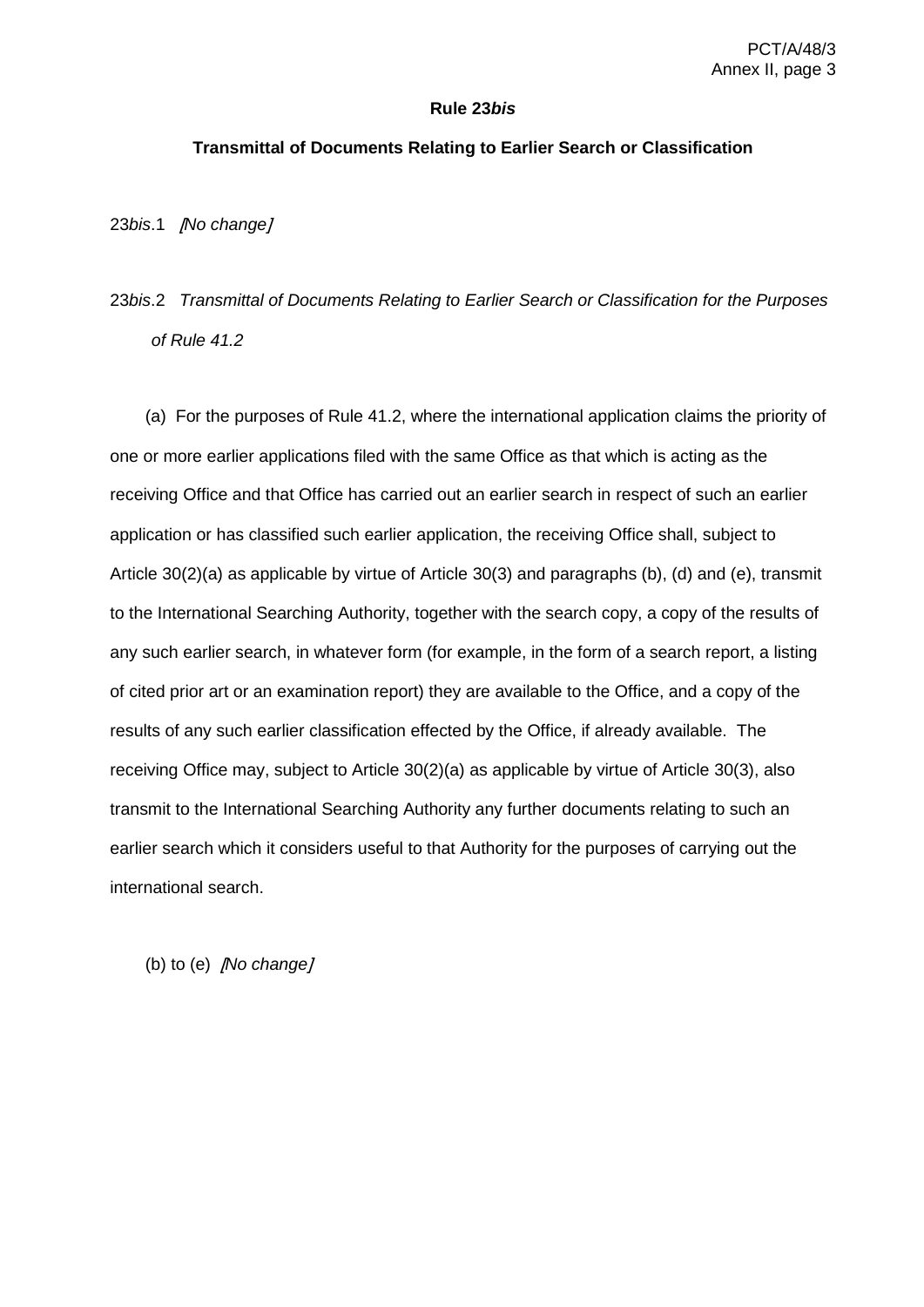## **Rule 45***bis*

## **Supplementary International Searches**

<span id="page-12-1"></span><span id="page-12-0"></span>45*bis.*1 *Supplementary Search Request*

(a) The applicant may, at any time prior to the expiration of 22 months from the priority date, request that a supplementary international search be carried out in respect of the international application by an International Searching Authority that is competent to do so under Rule 45*bis*.9. Such requests may be made in respect of more than one such Authority.

(b) to (e) *[No change]*

<span id="page-12-2"></span>45*bis.*2 to 9 *[No change]*